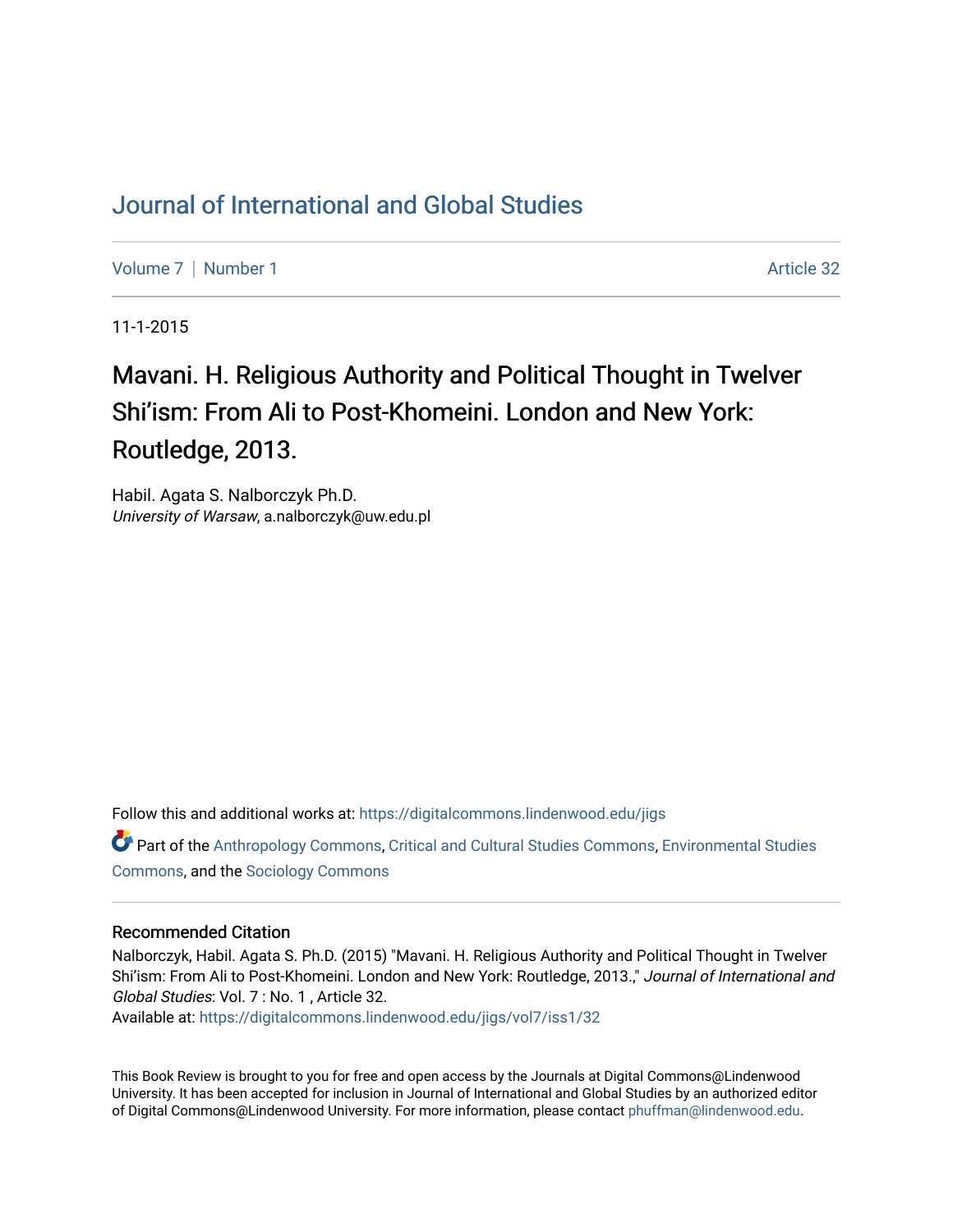## **Mavani. H.** *Religious Authority and Political Thought in Twelver Shi'ism: From Ali to Post-Khomeini***. London and New York: Routledge, 2013.**

The conflict over the control over the Muslim state and society, which began immediately after the Prophet Muhammad's death and which precipitated an internal struggle over his rightful successor, remains the source of the most profound division in Islam: the Sunni-Shi'a division. Because the struggle over political power was the source of this most important division in Islam, Muslim political theories of state attract considerable attention and are discussed in almost every book on Islam. Sunni Islam is the largest denomination of Islam, constituting nearly 90% of the world's Muslims, while the Shi'a constitute only approximately 10-13% of the world's Muslims. As such, Sunni perspectives typically take precedence in the analyses of Muslim political thought and theories of state, power, and authority, while the perspectives of the Shi'a are often only discussed superficially. The Shi'a concept of *wilayat al-faqih*, meaning the "rule" or "government" of the "jurist" – with the idea of an individual most proficient in the Islamic law and with absolute authority over other as rule being expounded by Ayatollah Khomeini in the 1970s – is typically discussed as the last one in the history of Shi'i political thought. Overall, most sources provide a limited look at Shi'a political methodologies and perspectives.

Shi'a political theories are by no means homogeneous. Some of them see Shi'ism as esoteric by nature; others interpret it as a generally political phenomenon. The theories of the Shi'a have evolved considerably, with particular elements remaining debated to this day, including whether the Imam is meant to be exclusively a religious leader (*hidaya*) or whether he should also hold political power (*hukuma*); also disputed is whether there is a rightful place in politics for *ijtihad* (using reason in deliberations over religious and political leadership) or whether ultimate authority must be an issue of divine origin exclusively. There is also disagreement about the political activity of *ulema*, those recognized as scholars of Islam. It is for these reasons that it is a good thing that those interested in Shi'a political thought now have the opportunity to read Hamid Mavani's *Religious Authority and Political Thought in Twelver Shi'ism: From Ali to Post-Khomeini*, an exhaustive work discussing the entirety of issues related to the Shi'a approach to state, politics, and authority as well as power in Shi'ism. Hamid Mavani Assistant Professor of Islamic Studies in the Department of Religion at Claremont Graduate University was the right person to approach this topic due to his theological background obtained at traditional Muslim institutions, both Shi'a ones, in Iran, Iraq, and Bahrain, as well as Sunni ones in Egypt, and Western ones (in Canada). Not only is Mavani an expert on traditional Muslim theological and legal methodology who can describe and interpret past and present Shi'a theories, but he can also approach these methodologies from the perspective of modern knowledge and discuss intersecting issues such as the relationships among Shi'a methodologies and pluralism and secularism; relations between state and religion; interactions between Muslims and non-Muslims; and women's rights. Thanks to his expertise in traditional Shi'a theological languages – Persian and Arabic – as well as theological and legal issues themselves, he translates texts discussing this subject matter from these languages into English. Most recently, he translated a text on *jihad* of Ayatollah Salehi Najafabadi, an Iranian scholar, a supporter of Shi'a-Sunni rapprochement. (Ayatollah Salehi Najafabadi's books were published in Iran, but he was under house arrest for many years, and his views were censored.)

The main part of the book begins with a chapter explaining the word *Shi'a* and its origin, the history of Shi'ism and its emergence, and the meaning of key concepts in Shi'a political thought, including *khilafa*, or caliphate, referring to a government led by a caliph, a person considered to be a political and religious successor to the Prophet Muhammad, *wilaya/walaya* (rule, government; sovereign power/guardianship, custodianship), *hubb* and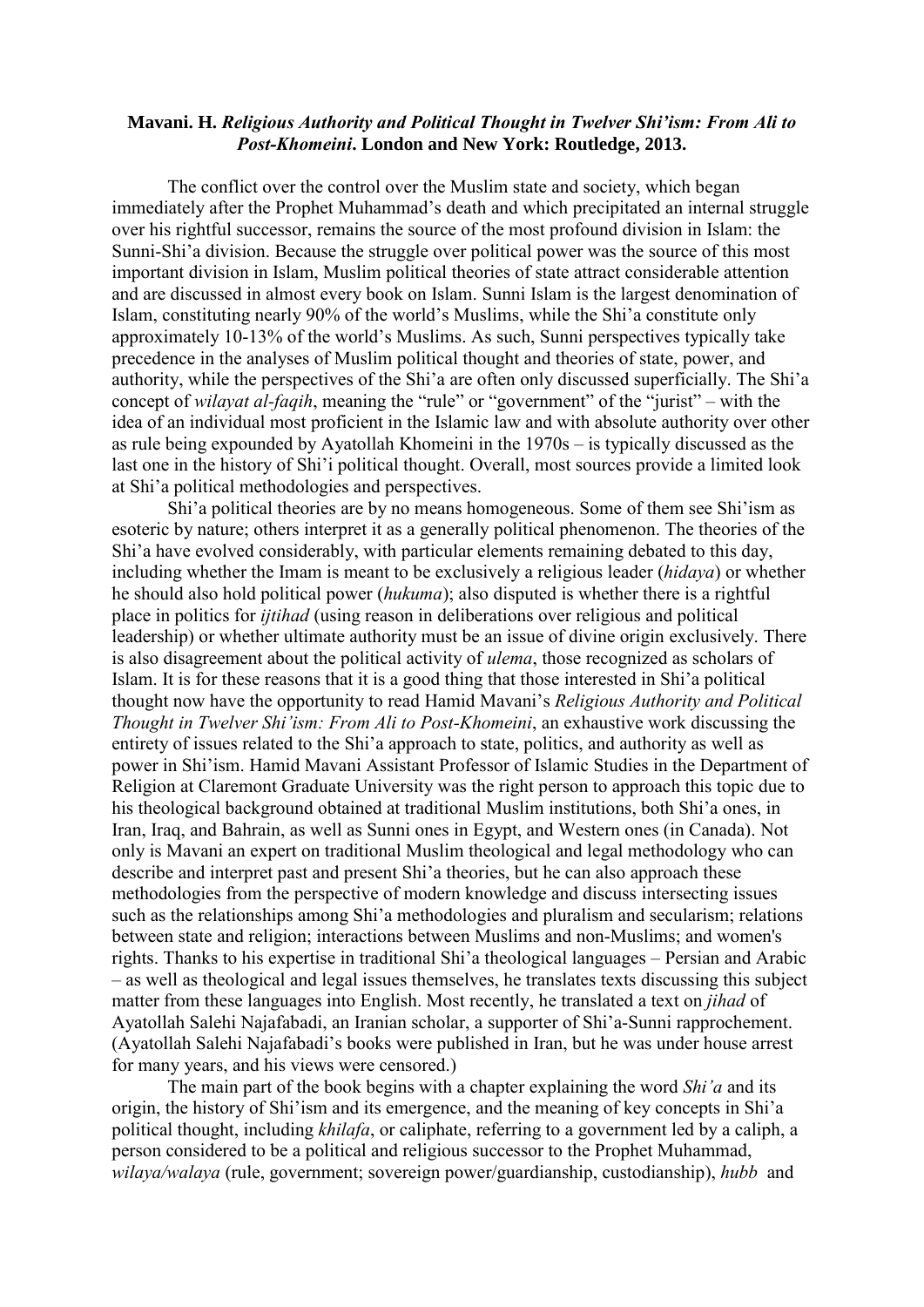*mahabba* (love, attachment), and different types of *wilaya* authority (including both legislative and creative). In fact, the chapter discusses 14 topics related to *wilaya*, including infallible leaders, divine guides, esoteric guidance, intercession, and others. Understanding the Shi'a attitude to *wilaya* rule is a key to understanding Shi'a political theories, as the *wilaya* i.e. governance became the absolute center of Shi'a doctrine in the absence of the Twelfth Imam – the last in the line of rightful leaders, the Imams, who disappeared at the end of the 9<sup>th</sup> century and is expected by Shi'a Muslims to someday emerge and bring peace and justice to the world. Shi'a political theories tried to fill the spiritual and state leadership void in order to resolve the problem of who should rule the Muslim world (and how) in the time before the saviour's arrival.

The next chapter outlines the development and changes affecting traditional, theological, philosophical, and mystical approaches to the Imamate in Shi'i thought. This chapter can be summarized with a sentence from the previous chapter: "Scholars adopted different approaches to engage in the systematic study of this central doctrine of Imamate and *wilaya/walaya*. The detailed rational and traditional arguments were gradually articulated and refined with care and diligence, bearing in mind that for the Shi'is it was the very foundation of their faith" (p. 57). Since no theory emerges or develops in a historical or political vacuum, particularly not theories of power or of religious and political authority, the next historical chapter describes the issue of the succession of Prophet Muhammad and analyzes the attitudes of subsequent imams to their contemporary rulers. Mavani observes that Ali – Prophet's son-in-law and the first official male convert to Islam, the fourth caliph, recognized by Shi'a as the first Imam and the rightful successor of the Prophet – considered his power as a caliph to be based on people's support (*bay'a*), which means that even a jurisconsult (*wali al-faqih*) who derived his authority from the infallible Imam, thus legitimizing his power, he believed he should obey the people's will. Chapter four presents models of a Muslim state, designed by Shi'a scholars. These different models disagree on the role of jurisconsults; some argue that jurisconsults have no political power, while others hold that jurisconsults' power is divine and that all individuals must obey jurisconsults unconditionally.

Shi'as are a minority in Islam, but they were the ones who successfully implemented one of the Muslim models of state. Iran, where this first implementation took place, is still an important political player, and its internal workings and construction of its state system is an object of global interest. It therefore comes as no surprise that Khomeini's theory and its evolution are the focus of all of chapter five. Usually the form of governance introduced in Iran by Khomeini – *wilayat al-faqih* – is considered a culmination of the evolution of Shi'a political thought in Islamic studies textbooks, but it appears that despite its effectiveness, this form of governance is a deviation from the most prominent views and theories, as it is based on an esoteric approach to the Imamate. Even though Khomeini's theories seem like a logical conclusion to a series of events which started in 1501 with the proclamation of Shi'a Islam as the state religion in Iran and to a growing political power of the Iranian *ulema* in the 19th century, the "evidence" quoted by Khomeini to prove that *wali al-faqih* represented the comprehensive authority of the Twelfth Imam was purely speculative in nature and therefore constitutes a breach from the classical views.

It is poignant that Mavani does not limit his analysis to the era before Khomeini and Khomeini's theory, as is the case with many works on this subject. Mavani instead takes his examination right up to the first decade of the 21<sup>st</sup> century, which makes his study very up-todate and enables the reader to gain an insight into fascinating conflicts between today's *ulema* (Islamic scholars or experts) and their respective *fatawa* (legal or expert opinions and interpretations). Such conflicts may be related to issues of great significance, like gender equality, the question whether *ahl adh-dhimma* (Jews and Christians living in a Muslim state) are ritually pure, or even whether smoking constitutes breaking the fast in Ramadan. Some